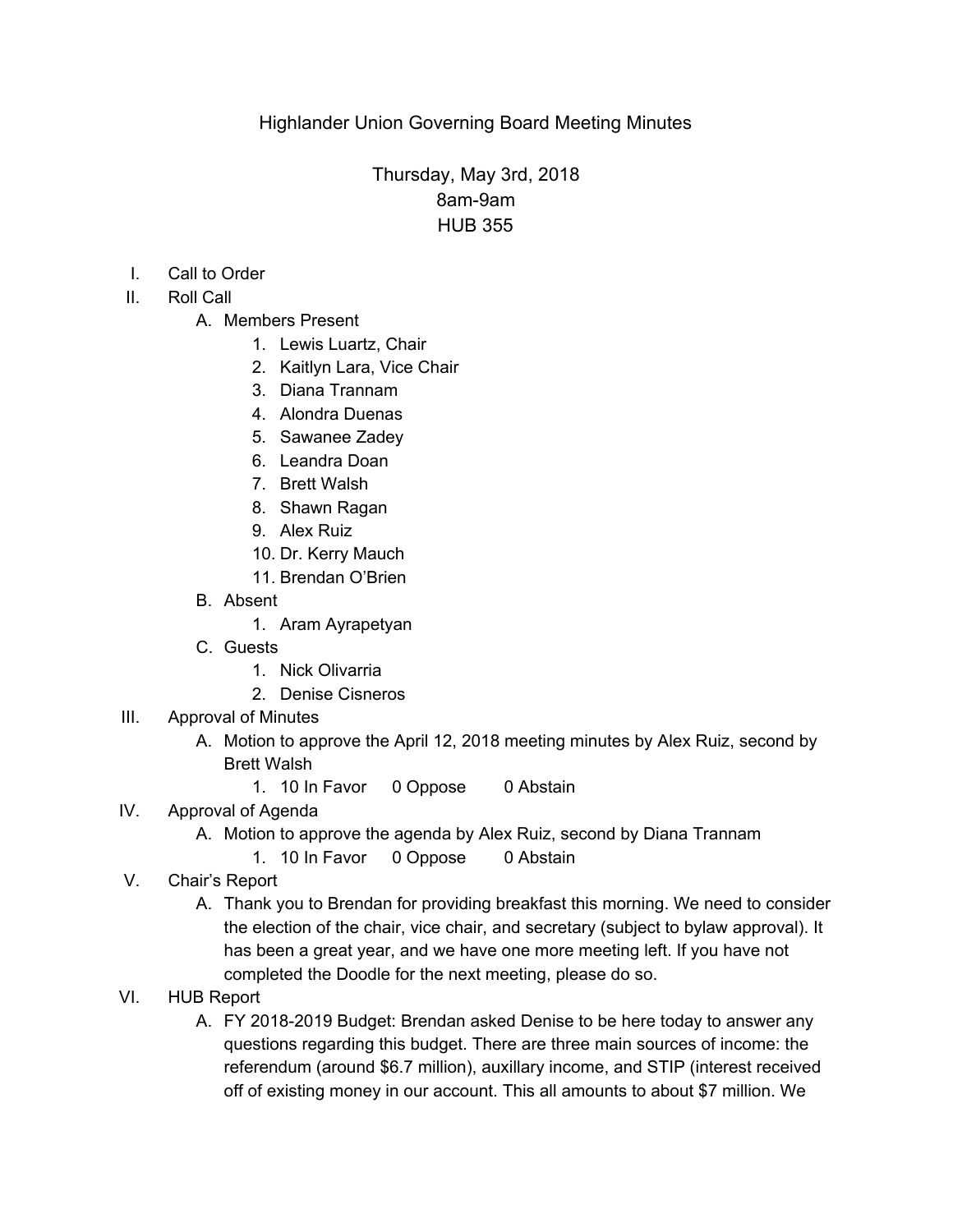currently pay \$3.2 million a year toward debt service until the year 2039. We then have campus fees, administrative fees that the campus requires, staff fees (including student salaries) at about \$483,000, staff benefits at about \$479,000, operating fees (general support, equipment needs, licensing, design support) at about \$1.8 million. Direct expenses account for \$6.5 thousand(?). Indirect included recharges and facilities SLA. The SLA is hitting our ledger as a full expense, but it is not really what is happening. It will most likely be paid out once a quarter, but the numbers are coming from the OMP billing and are still being finalized. It is an expense, but it is not coming out of the referendum. With expenses being accounted for, we end up about \$75,000 ahead. One, this is the money we have left over, two, this does demonstrate that we do not have money to host HEAT (which costs about \$500,000). THe HUB's spending will be posted on our website to allows students to know how we are spending money and where their referendum goes. For this past fiscal year, our referendum decreased about 3.1%, it began in winter 2018 not fall 2018 as planned. Upon reevaluation, the reduced fee from \$110 to \$90 was instead implemented the following quarter. We have an emergency reserve fund of \$1.2 million that has been built up over the past 10 years. This could be used for earthquake damage or any other emergency that has not been allocated somewhere else in the budget. The \$75,000 leftover will be added to this reserve to continue building it up. Right now Brendan would like to get it to \$2 million to be a lot more comfortable and be able to repair things more easily. Shawn wants to know where the \$8 million for the Student Success Center came out of. Brendan says the that portion is allocated in the \$9.1 million carryforward. The Student Success Center is pretty much a go at this time, so the \$8 million will not be part of the budget for next year. We have about \$450,000 for capital projects such as new carpeting, digital signage, extra projects that enhance the building. Some of the projects to complete/finish are technology updates in meeting rooms 302 and 355 as part of the Media SLA. Card access for the Graduate Lounge is still happening, as well as exterior card access in a couple places. This allows less keys to be given out to staff, and makes this a lot easier for staff who needs access earlier in the morning. We have the opportunity to open up the building more so than we have before in the past. We have had some issues with network/hard drive fails; \$15,000 is allocated to update this issues and get us back up and running where we need to be. \$10,000 has been spent on getting digital signage prepared in the building, now we are planning a launch. Before, the HUB was working on digital signage, but dining and housing approached us and wanted to update their signage as well. Their signage includes 50-60 screens, whereas ours is about 10, so it took awhile to get everything settled. With their addition, it lowered our membership cost by about \$2,000, and our startup costs are reduced with more campus support. Exterior signage is not as updated and does not make sense. A possible project for next year's board is to update meeting rooms and office signs for the HUB and Costo Hall. This also could include signage maintenance, however, this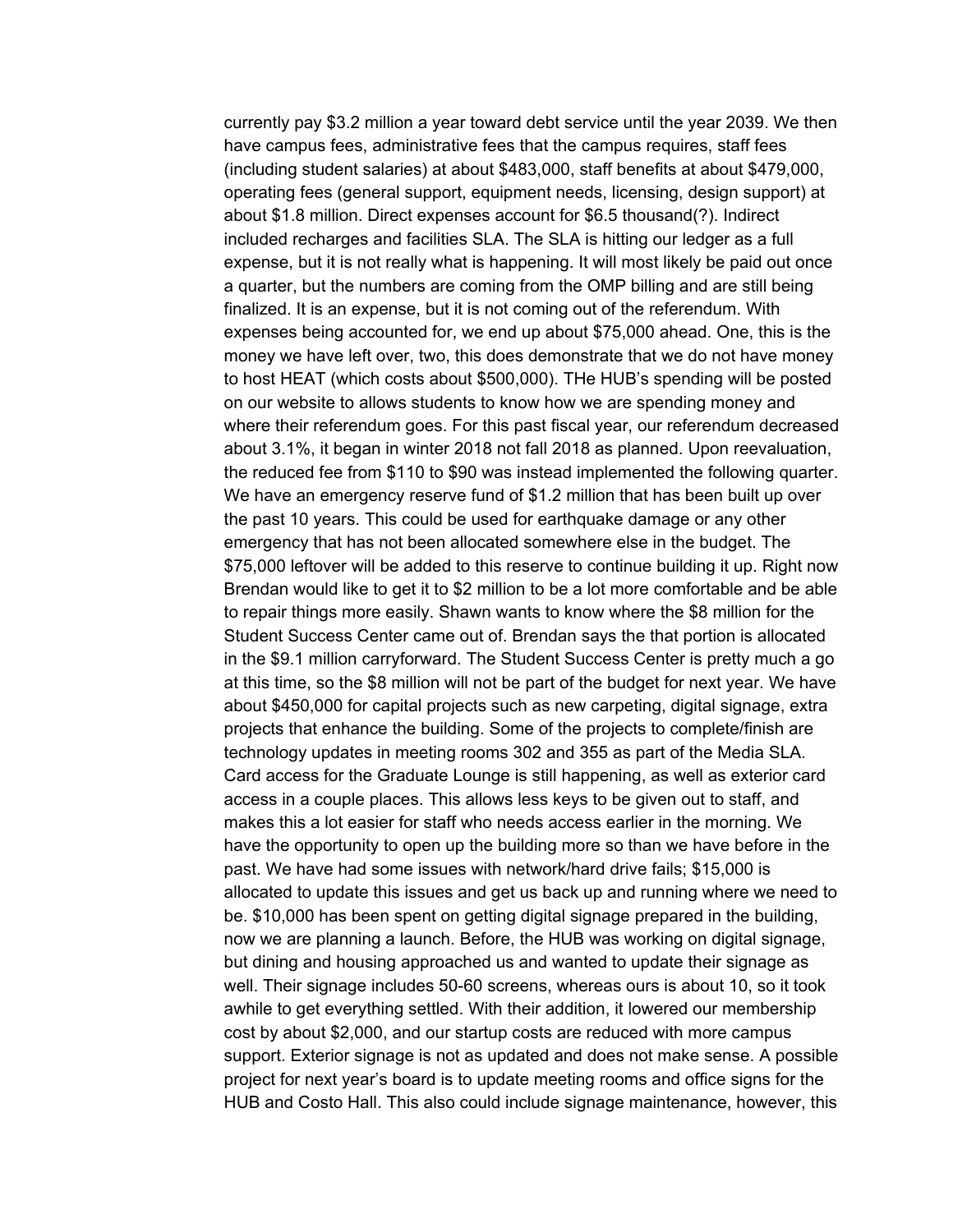could fall under the Facilities SLA. The flooring in the first floor HUB is carpet/linoleum, and is getting in pretty bad condition. Currently, Brendan is talking with dining about replacing it with all tile. He will meet with Facilities Services and dining services to discuss potential options to hopefully begin work this summer. About \$120,000 is allocated for that project. Latitude 55 renovations will be discussed in June for the estimated figures and plans. The Habit did a great job, but we need to update the look and feel of the upper space. UCR Gaming did approach Brendan awhile back to develop an e-gaming cafe, but has not heard back from them recently. He does not know where this project stands, but Brendan would like to get something started this summer. It could even just be a new coat of paint. Because of the new election, Brendan does not know if the gaming cafe will still be on the table with the newly elected ASUCR officers. Maybe they will still present something, but they have until this June to make their concerns known. Brendan will bring an excel sheet with more detailed information about all spending and expenses. There are some facilities related activities that are not as interesting, such as heating system upgrades, A/C, etc. Alex and Lewis think the existing signage could use a facelift because of sun damage and other weather elements over the years. This budget did go through the finance sub committee, and Brendan is looking for an official approval. Shawn would like a more detailed breakdown before we vote today. Brendan says we can push off the approval until next month until everyone feels comfortable voting.

- VII. Food Service Report
	- A. None
- VIII. Public Forum
	- A. None
- IX. Subcommittee Reports
	- A. None
- X. New Business
	- A. By-Law Review: We made a few changes to the Bylaws. Besides just the formatting, we made some grammatical corrections. Regarding membership, we reduced the number of undergraduates by 1, and increased the number of graduates by 1, made both the GSA president and ASUCR president ex-officio members with a vote. Those are the really major changes. We took away the chairperson's ability to vote except in situations where we have a tie. We made it a requirement that the chair and vice chair alternate in class level. If one is a graduate student, the other must be an undergraduate, and vice versa to add balance to the Board. We also added an official Secretary position. We added a process through how the Chair, Vice Chair, or Secretary can resign because it did not exist, as well as how to impeach all three of those positions. We also clarified how many absences are allowed before the board can decide to vote on removal from the board. If you miss 2 consecutive meeting, another member can bring up a vote to remove you from the Board. If you miss 3 non consecutive